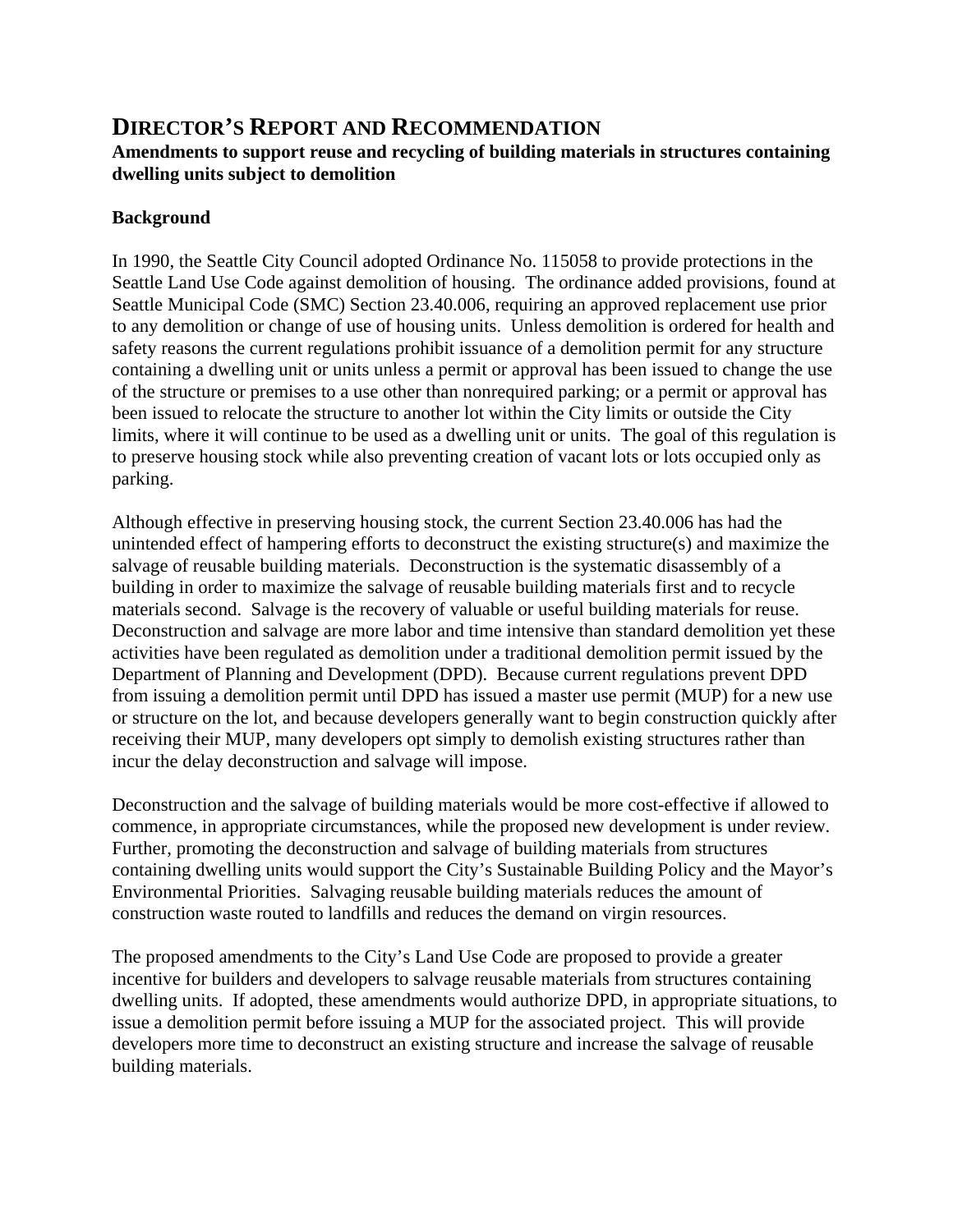Director's Report – Reuse and recycling of building materials in structures containing dwelling units subject to demolition

### **Legislative Proposal**

The proposal would make three basic changes to the rule currently codified in Section 23.40.006.

#### **1. Add a deconstruction and salvage exception.**

A new subsection 23.40.006.C would make deconstruction and salvage of structures containing dwelling units more viable by allowing the demolition permit to be issued before DPD issues a MUP for the associated project if:

- $\Box$  a complete building permit application for construction of a new principal structure has been submitted;
- $\Box$  Both the application for the demolition permit and the application for the new structure are exempt from review under the State Environmental Policy Act;
- $\Box$  no other permit is required under SMC Titles 23 or 25 as a condition to issuance of the demolition permit; and
- $\Box$  DPD has approved a waste diversion plan.

A new Section 23.40.007 is also proposed. Subsection 23.40.007 A authorizes DPD to define by rule the specific requirements of an acceptable waste diversion plans. These requirements must set minimum levels of building materials that must be diverted from landfills. Rather than have the Council determine the specific, acceptable levels (and amend the Code to keep pace with evolving industry practices), the ordinance sets parameters for DPD to follow. The levels set by the DPD rule:

- $\Box$  may vary by disposal method or type of material;
- $\Box$  must be established on the basis of DPD's review of practices employed in the relevant industries in the region (these would likely include those involved in construction, demolition, and reuse and recycling);
- $\Box$  must reflect DPD's opinion of the degree of waste diversion reasonably attainable through the use of accepted industry practices; and
- $\Box$  may be altered as industry practices evolve.

A proposed Director's Rule is attached to this report as an example of what DPD envisions. This proposed rule is based on a survey of laws in effect in other west-coast municipalities and discussions with representatives of various associations involved in construction, demolition, or reuse and recycling. In addition to defining key terms, the proposed Director's Rule would require the property owner or authorized representative to represent to DPD that the existing structure is to be removed in a manner such that a minimum of 20% of the building materials, by weight and excluding asphalt, brick and concrete, are reused; a minimum of 50% of the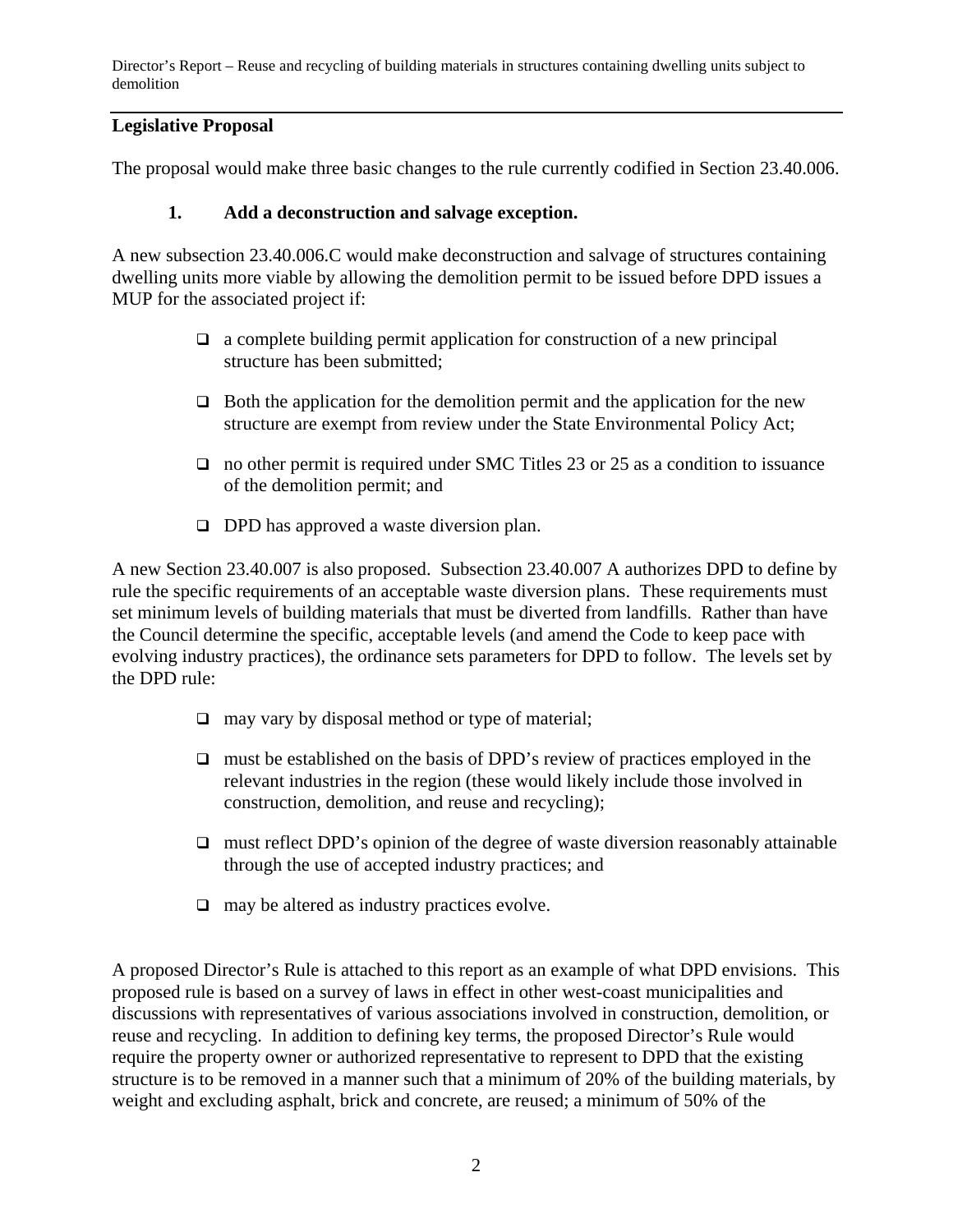Director's Report – Reuse and recycling of building materials in structures containing dwelling units subject to demolition

remainder, by weight and excluding asphalt, brick and concrete, will be reused, recycled or beneficially used; and that 100% of asphalt, brick and concrete will be reused, recycled or beneficially used (and are not included in the reuse or recycling percentages). These requirements reflect DPD's opinion of the degree of waste diversion reasonably attainable through the use of accepted industry practices. These requirements can be changed in the future as those practices evolve, without the need for further Council action.

# **2. Add flexibility to the exemption for structure relocation.**

A separate amendment to Section 23.40.006.B would provide greater flexibility to relocate a structure containing dwelling units from one site to another. The current Code provides that a demolition permit may be issued if a permit or approval has been issued to relocate an existing structure containing dwelling units to another site within the City. The proposed amendment would expand the geographic reach of that exemption beyond the City limits. Adding this amendment will improve the ability to preserve existing housing stock, particularly houses of architectural or cultural significance that might otherwise be demolished.

# **3. Remove exception for vacant housing**

Section 23.40.006 D, allowing housing units to be demolished if they have been vacant since January 1, 1974, would be removed from the Code, as this exception is no longer needed to ensure that housing is not simply left vacant in order to justify demolition.

# **4. Refer to "dwelling" rather than "housing" units.**

Section 23.40.006 current refers to "housing units," a term not defined in Title 23. This ordinance would consistently substitute the defined term "dwelling units" throughout Section 23.40.006.

In addition to the changes to 23.40.006 and a new subsection 23.40.007 A, new subsections 23.40.007 B and C, as well as proposed amendments to Section 23.90.018, would require applicants to demonstrate compliance with an approved waste diversion report within 90 days of issuance of their demolition permit or be subject to a penalty. The penalty for a failure to demonstrate compliance with a waste diversion plan would be calculated by converting the total square footage of a demolished structure to tons and then multiplying by the City Council's adopted rate for refuse disposal at City recycling and disposal stations, which is currently \$130.00 per ton. The amendments to Section 23.90.018 would make violation of Section 23.40.007 B, failure to demonstrate compliance with a waste diversion plan, an enforceable civil penalty similar to other violations of Land Use Code regulations.